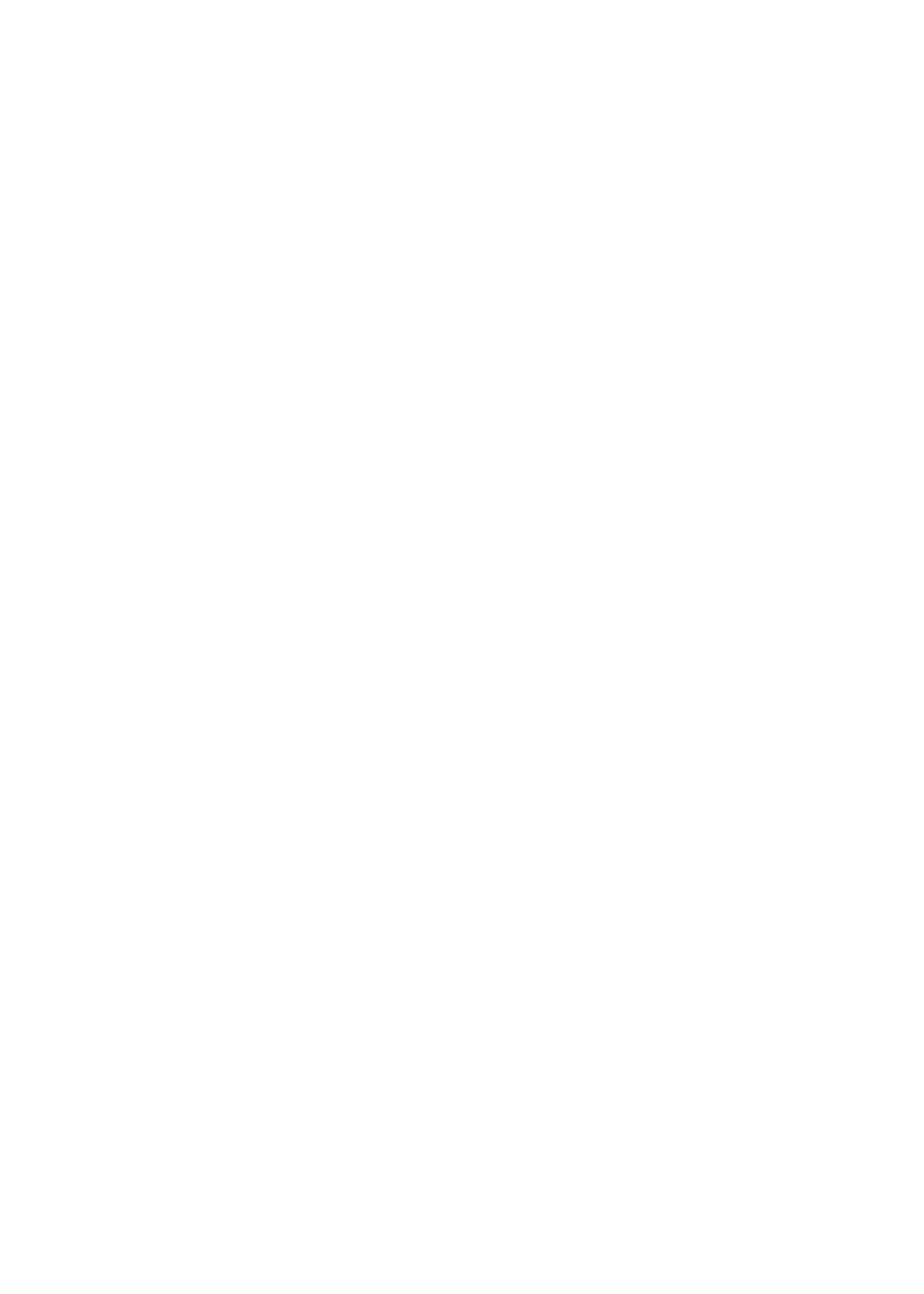# **COMPUTERUND RECHT**

Zeitschrift für die Praxis des Rechts der Informationstechnologien

# **European Public License (EUPL): Comments and Change Proposals**

**by**

## *Deutsche Gesellschaft für Recht und Informatik (DGRI) e.V.*

DGRI (German Society for Law and Informatics) is a non-profit organization under German law, and the leading professional organisation in the field of information technology and law in Germany. DGRI provides a platform for legal professionals focusing on IT law, computer specialists and other professionals employed in the area of information technologies to effectively address legal issues arising from the application of information technology as well as the implementation of information technology in the legal framework. Much of its substantive work is concentrated in various working groups covering the different areas of IT law.

DGRI strongly supports the goal of the EC Commission to draw up a specific open source software ("OSS") license. In view of the existing OSS licenses designed under US-American law concepts, there has been for quite some time a need in the EU for a license better adapted to the concepts of law existing in the EU and the EC Member States. DGRI has discussed version 0.1 of EUPL within its respective working group and would like to submit some comments to this version and to draw your attention to some issues which you might want to address in the next release of EUPL:

#### **(1) "Chain of Authorship" – Ownership in Copyright, no. 6 EUPL v.01**

Pursuant to sentence one of no. 6 EUPL v.01, the *"Original Licensor warrants that the copyright in the Original Work granted hereunder is owned by him …"*. The Original Licensor is the first person in the distribution chain distributing or communicating the Work. In the same way, any Contributor warrants that he is owner of the copyright.

#### **(a) Different Concepts of Transfer of Copyrights in the EU Member States**

Whereas in some Member States, mainly in the United Kingdom, copyrights can be transferred to another person, most do not allow a transfer of the copyright as such (ref.: § 29 par. 1 German Copyright Act; § 23 par. 3 Austrian Copyright Act). In the latter countries, only exclusive rights may be granted (and transferred) from one person to another. The wording of EUPL should be drafted in a way to take into account both legal concepts.

#### **(b) No Limitation to "Copyright"**

Limiting the grant of rights to the "copyright" might cause concern to users of the license whether they are guaranteed the entire rights necessary to make use of the OSS under any applicable intellectual property right the respective OSS might be subject to. Depending on the type of software, at least two further intellectual property rights will have to be considered:

The rights a software is granted under the EC directive on databases (*Directive 96/9/EC of the European Parliament and of the Council of 11 March 1996 on the legal protection of databases*) will under German law perhaps not be considered as a "copyright" because under German law (as in most other Member States) a data bank may be subject to the specific protection under the EC directive and under the general copyright laws.

The original Licensor may decide to seek additional protection for his software under the applicable patent laws. Even if he does not decide to file for patent protection, the mere patentability may vest rights in the author of the software: In Germany for example, the Statute on Employees' Inventions (*Arbeitnehmererfindungsgesetz*) grants certain rights to employees making an invention. Under the statute, an employee creating software which is entitled to patent protection has to make available the invention to his employer who, under certain circumstances and within certain time limits, may claim it for himself. If he does not claim the invention for himself, the right to claim patent protection will reside with the employee, not with the employer. As the original Licensor in most cases will be the company/public authority employing the respective software developer, not the developer himself, but the Licensee will want to be sure that the Licensor has acquired from his employee any possible right to claim a patent for himself.

Proposal: Redraft no. 6 EUPL v.01 first two sentences to read:

The original Licensor warrants that the intellectual property rights and utilization rights in the Original Work granted hereunder are owned by him and that he has the power and authority to grant the Licence.

*Each Contributor warrants that the intellectual property rights and utilization rights in the modifications he brings to the Work are owned by him and that he has the power and authority to grant the Licence.*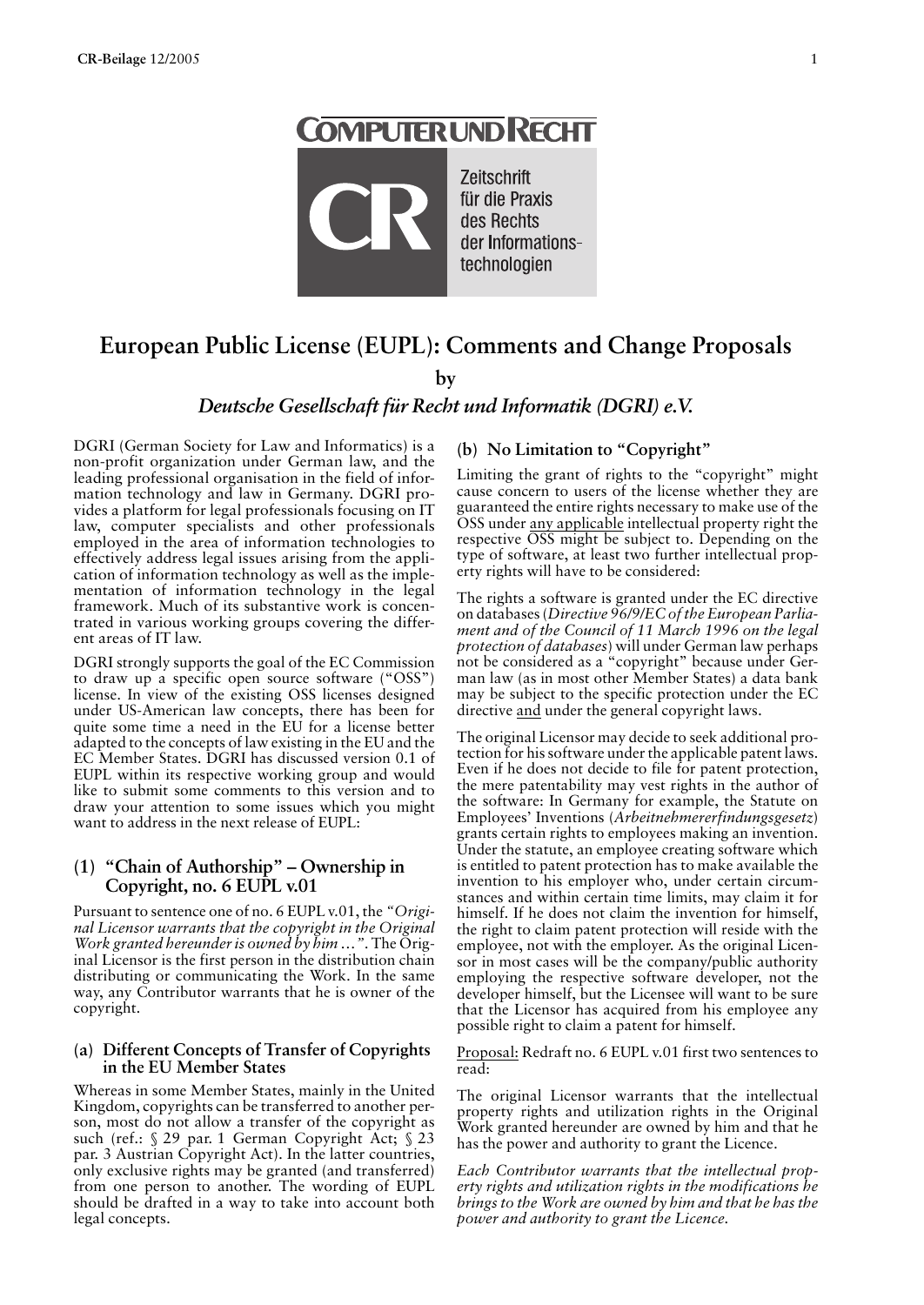#### **European Public License (EUPL): Comments and Change Proposals**

#### **(c) Fiduciary Licence Agreement**

To clarify problems of ownership and competence to sue, one might want to consider linking the EUPL to the Fiduciary Licence Agreement ("FLA") issued by the Free Software Foundation Europe (FSF Europe). The FLA may be included on a voluntary basis or – more effectively – on a mandatory basis.

Proposal: add additional wording:

*The owner of copyright or other exclusive rights in the Work grants rights to FSF Europe on a fiduciary basis pursuant to the Fiduciary Licence Agreement (FLA) as attached to this Licence.*

#### **(2) Disclaimer of Warranty, no. 7 EUPL v.01**

The Licence provides for a complete exclusion of any warranty. Under no. 9 EUPL v.01, any user of the Licence may choose, however, to grant a warranty, such warranty being binding only to him. In this case he has to defend and hold harmless any other Contributor from third party claims. Whereas the concept and idea which has inspired this clause seems quite clear, it is less clear whether this clause would be valid under German law. If it is not, use of EUPL in Germany might be scarce, because (i) Licensors will be reluctant to accept the "hold-harmless-clause" in no. 9 EUPL v.01, and (ii) because the entire no. 7 EUPL v.01, if invalid, will be replaced by the respective statutory laws (§ 306 par. 2 German Civil Code) and will impose warranty obligations upon the Licensor. Case law has held, however, that clauses being drafted in separable sentences will not be altogether invalid but only with respect to those parts of the clause which are contrary to the law.

EUPL will be used as standard terms in the sense of §§ 305 et seq. of the German Civil Code. If standard terms are used in B2C business, § 309 no. 8 lit. (b) (aa) German Civil Code declares void any exclusion of the statutory warranty. Even in B2B business, the statutory warranty may be limited but never excluded altogether (§ 307 German Civil Code; consolidated case law, ref. German Supreme Court, dec. of 29 Oct. 1997, VIII ZR 347/96, CR 1998, 212).

We understand that EUPL may be provided either against remuneration or free of charge. In the first case, the Licensor will have to offer an additional warranty under German law, but this will be his decision. In the second case, providing the work would be qualified as a donation. Under German law the donator may not exclude any warranty for wilfully concealing his not being owner of the rights granted (which warranty is already granted under no. 6 EUPL v.01 – please note, however, that under German law the disclaimer for *"non-infringement of intellectual property rights other than copyright"* will most probably be contrary to German law), and may not exclude his warranty for wilfully concealed defects (which, in case of OSS, will often be the case as such software quite often is passed on with the knowledge of existing defects – and the hope that the Licensee will contribute to the Work by debugging the software).

A warranty can always be excluded if the acquirer positively knows of the defect. There is, however, no clear rule whether a warranty can be excluded by merely stating that the software is still in the making and therefore inherently defective (that is, without explicitly naming the specific defect). In our opinion, such a statement would be at least much less risky than the present wording of no. 7 EUPL

v.01, which, under German law, would most probably lead to a warranty for any defects known to the Licensor.

Proposal: Delete "absence of" in no. 7 sentence 1 EUPL v.01 to read:

*(…) including (…) purpose, defects or errors, accuracy, (…)*

Insert after sentence 1 of no. 7 EUPL v.01 an additional sentence:

*This is a Work in progress, which is perfected by numerous Contributors. It may contain certain defects inherent to this type of software development.*

#### **(3) Disclaimer of Liability, no. 8 EUPL v.01**

#### **(a) Invalidity of Unconditional Disclaimer of Liability**

As already stated above, when using the EUPL as standard conditions, there are only limited possibilities to exclude the statutory liability.  $\frac{2}{3}$  309 no. 7 German Civil Code declares void any disclaimer of liability for (i) personal damages and for (ii) wilful misconduct or gross negligence.

#### **(b) Invalidity of Salvatorian Clause**

If a clause is invalid under the German statutory rules for standard terms, it is not replaced by such a valid clause which most nearly achieves the goal of the invalid clause, but it is replaced by the statutory rules (§ 306 par. 2 German Civil Code). This consequence cannot be avoided by clauses like the one chosen in no. 8 EUPL v.01 (*"Except to the extent required by applicable law …"*). Such a clause would still result in the application of the general statutory rules. Consequently, under German law only a limited clause will be held valid. We do see the problem of incongruity of the German solution with the solutions of other Member States; nevertheless we would like to submit the German position for consideration by Interoperable Delivery of European eGovernment Services to public Administrations, Citizens (IDABC).

Proposal: Change the beginning of no. 8 EUPL v.01 to:

*Except in cases of intent or gross negligence the Licensor will in no event be liable for any....damages...*

Add after sentence 1 of No. 8 EUPL v.01 an additional sentence:

*Licensor will also be liable under statutory product liability laws as far as such law applies to the Software.*

#### **(4) Obligation to make Public/Making available within a Concern or Public Authority**

We understand that EUPL does not impose upon any Licensor the anybody in the public, even if he has decided to distribute it to certain third parties. We suggest, however, to insert a clear statement to that avail, as public authorities and companies are voicing their concerns whether they might be obliged to make public the source code even if they decide to use the software exclusively within their concern or within the public authorities.

#### **(5) Problem of "Forking"/Quality Control, no. 9 EUPL v.01**

EUPL does not impose any obligation on a Contributor to submit his Derivative Work to a specific body which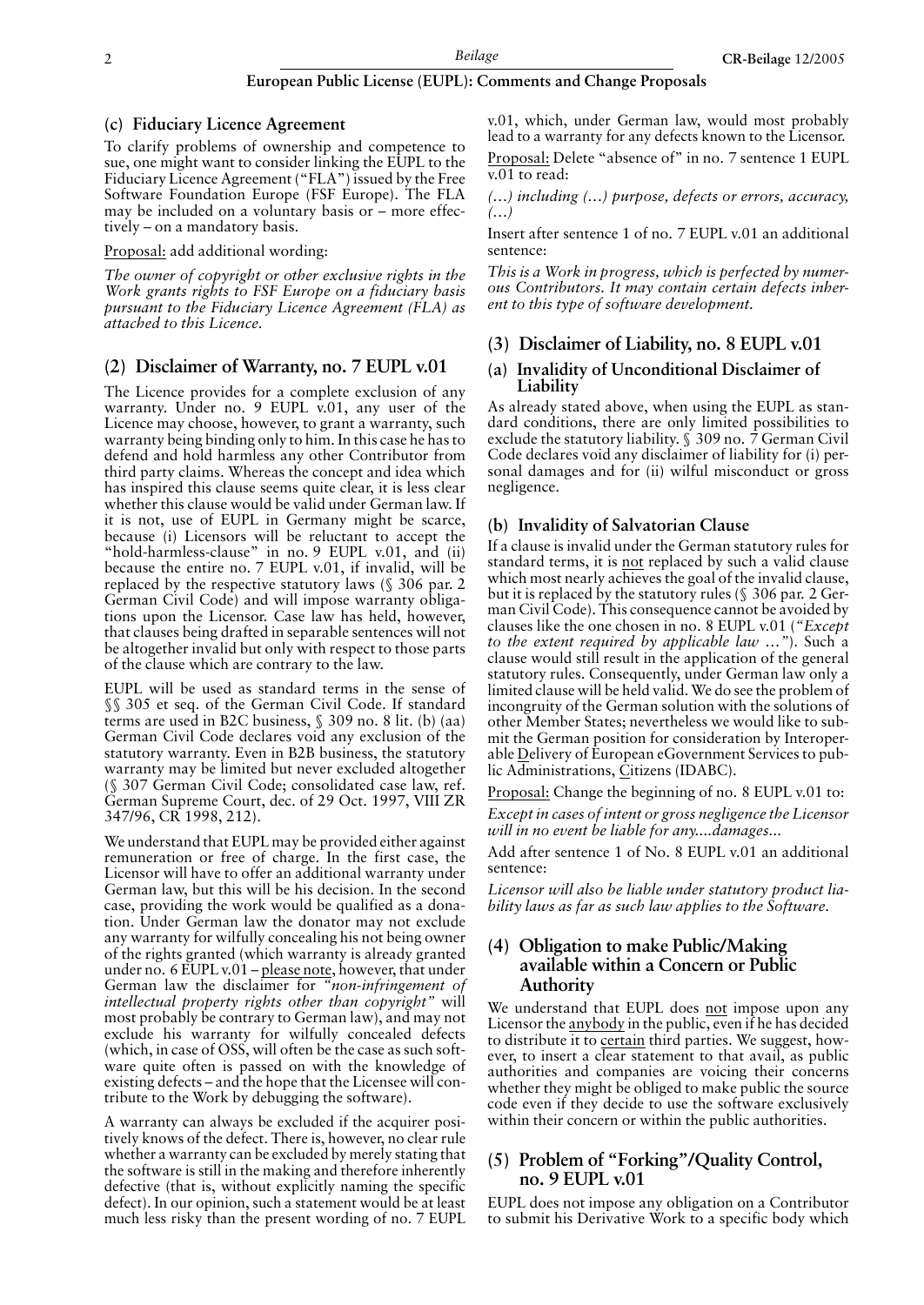#### **European Union Public Licence V.01**

would ensure consolidation of the various contributions into a new version, thus leading to the risk of splitting the original version into various diverging and perhaps incompatible versions (so-called "forking"). The copyleft clause in no. 5 EUPL v.01 prohibits any restriction of the terms of the License. This prevents the Licensor from including an obligation upon the Licensee to submit his Contributions to a body designed by the Licensor and thus prevents a consolidation of the various subsequent contributions into a new version, even where the original Licensor deems such consolidation useful and where Licensor is willing to set forth the necessary structure to carry out such consolidation.

DGRI holds that in order to use EUPL for a broad variety of OSS, Licensor should be able to add such an obligation when distributing his OSS. We think that a general obligation is not advisable as not every Licensor has the ability or willingness to consolidate the various Derivative Works. DGRI does not see a necessity to include a general clause obliging the Contributor to submit his Derivative Work before Distribution to the Licensor for approval – if a Licensor has a need for such prior quality control he should use another type of OSS licence.

Proposal: Add additional subsection in no. 9 EUPL v.01:

*While distributing the Original Work or Derivative Works, You may also choose to oblige the Licensee to submit to You (or another person you designate in the form prescribed in no. 11) any Contributions he makes* *and distributes or communicates to third parties under the Licence.*

### **(6) Information Duties, no. 11 EUPL v.01**

The information duties included in no. 11 EUPL v.01 are obviously based on the E-Commerce-Directive, which, however, only applies to contracting by electronic communication. In this respect, the clause seems to be too broad, e.g. with respect to transactions by distributors with respect to off- the-shelf software products. It may be appropriate to insert a limitation referring to distribution as considered in the E-Commerce Directive.

Proposal: Change the beginning of no. 11 EUPL v.01 to:

*In case of any Distribution and/or Communication of the Work by You with means of electronic communication (…)*

Comments drafted for the DGRI Working Group on Economic Law by Dr. Anselm Brandi-Dohrn,, maˆıtre en droit, Berlin, and Prof. Dr. Andreas Wiebe, LL.M., Hannover/Vienna.

*Deutsche Gesellschaft für Recht und Informatik e. V.*

| Dr. Wolfgang Büchner    | President      |
|-------------------------|----------------|
| Dr. Anselm Brandi-Dohrn | Vice-President |
| Prof. Dr. Andreas Wiebe | Vice-President |

# **European Union Public Licence V.01**

*EUPL* © the European Community 2005

This European Union Public Licence (the "EUPL") applies to the Work or Software

This European Union Public Licence (the "EUPL") applies to the Work or Software

(as defined below) which is provided under the terms of this Licence. Any use of the

Work, other than as authorised under this Licence is prohibited (to the extent such use

is covered by a right of the copyright holder of the Work).

The Original Work is provided under the terms of this Licence when the Licensor (as

defined below) has placed the following notice immediately following the copyright

notice for the Original Work:

*Licensed under the EUPL v.01*

or has expressed by any other mean his willingness to license under the EUPL.

#### **1. Definitions**

In this Licence, the following terms have the following meaning:

- ¸ *The Licence:* this Licence.
- ¸ *The Original Work or the Software:* the software distributed and/or communicated by the Licensor under this Licence, available as Source Code and also as Executable Code as the case may be.
- ¸ *Derivative Works:* the works or software that could be created by the Licensee, based upon the Original Work or modifications thereof. This Licence does not define the extent of modification or dependence

on the Original Work required in order to classify a work as a Derivative Work; this extent is determined by copyright law applicable in the country mentioned in article 15.

- The Work: the Original Work and/or its Derivative Works.
- ¸ *The Source Code:* the human-readable form of the Work which is required in order to make modifications to it.
- *The Executable Code:* any code which has generally been compiled and which is meant to be interpreted by a computer as a program.
- The Licensor: the physical or legal person that distributes and/or communicates the Work under the Licence.
- $\triangleright$  *Contributor(s):* any physical or legal person who modifies the Work under the Licence, or otherwise contributes to the creation of a Derivative Work.
- The Licensee or "You": any physical or legal person who makes any usage of the Software under the terms of the Licence.
- ¸ *Distribution and/or Communication:* any act of selling, giving, lending, renting, distributing, communicating, transmitting, or otherwise making available, on-line or off-line, copies of the Work at the disposal of any other physical or legal person.

#### **2. Scope of the Rights Granted by the Licence**

The Licensor hereby grants You a world-wide, royaltyfree, non-exclusive, sub-licensable licence to do the fol-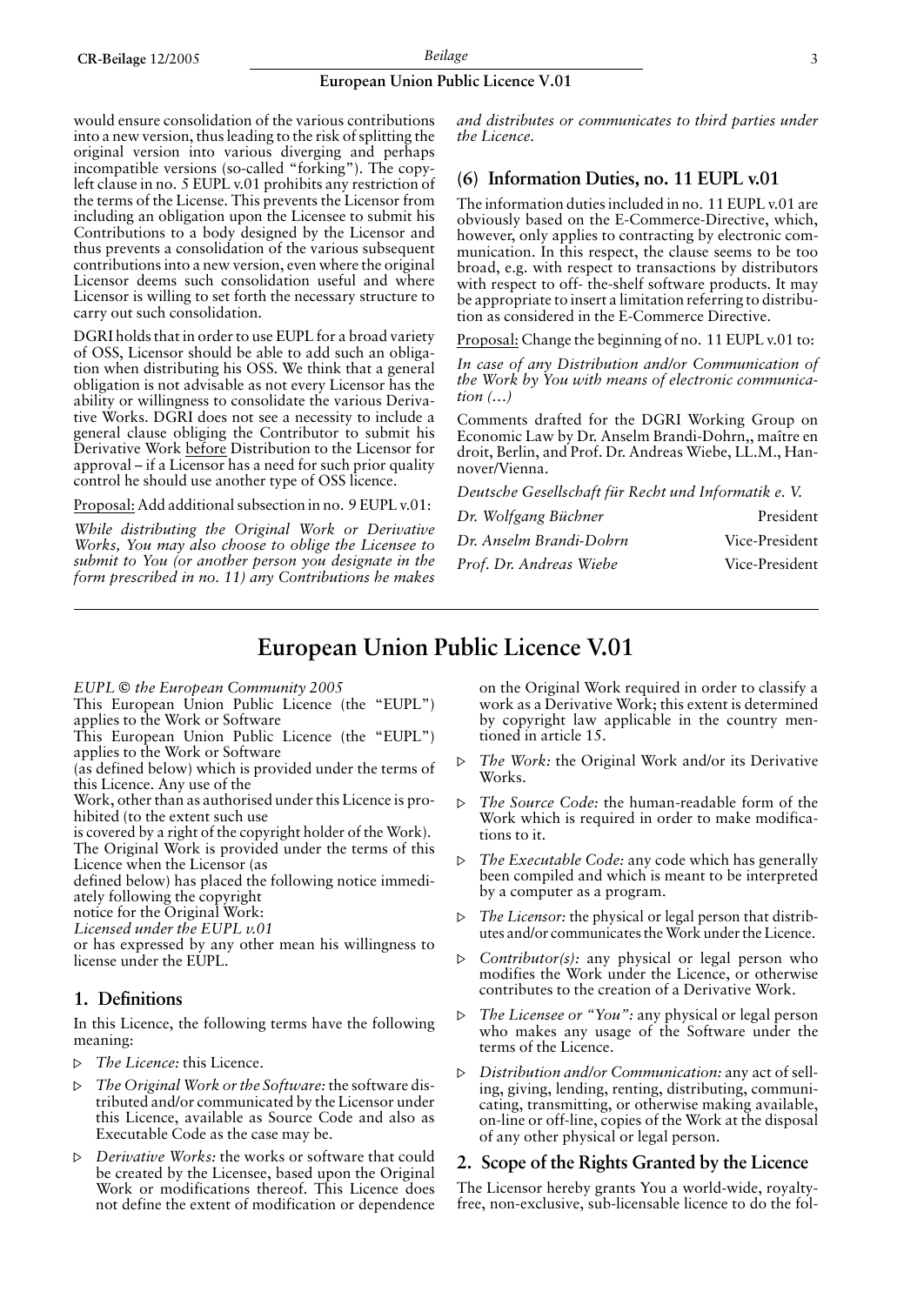#### **European Union Public Licence V.01**

lowing, for the duration of copyright vested in the Original Work:

- use the Work in any circumstance and for all usage,
- $\triangleright$  reproduce the Work,
- $\triangleright$  modify the Original Work, and make Derivative Works based upon the Work,
- $\triangleright$  communicate to the public, including the right to make available or display the Work or copies thereof to the public and perform publicly, as the case may be, the Work,
- $\triangleright$  distribute the Work or copies thereof.
- $\triangleright$  lend and rent the Work or copies thereof,
- $\triangleright$  sub-license rights in the Work or copies thereof.

Those rights can be exercised on any media, supports and formats, whether now known or later invented, as far as the applicable law permits so.

In the countries where moral rights apply, the Licensor waives his right to exercise his moral right to the extent allowed by law in order to make effective the licence of the economic rights here above listed.

#### **3. Communication of the Source Code**

The Licensor may provide the Work either in its Source Code form, or as Executable Code. If the Work is provided as Executable Code, the Licensor provides in addition a machine-readable copy of the Source Code of the Work along with each copy of the Work that the Licensor distributes or indicates, in a notice following the copyright notice attached to the Work, a repository where the Source Code is easily and freely accessible for as long as the Licensor continues to distribute and/or communicate the Work.

#### **4. Limitations to Copyright**

Nothing in this Licence is intended to deprive the Licensee of the benefits from any exception or limitation to the exclusive rights of the rights owners in the Original Work or Software, of the exhaustion of those rights or of other applicable limitations thereto.

#### **5. Obligations of the Licensee**

The grant of the rights mentioned above is subject to some restrictions and obligations imposed on the Licensee. Those obligations are the following:

- Attribution right: the Licensee shall keep intact all copyright, patent or trademarks notices and all notices that refer to the Licence and to the disclaimer of warranties. The Licensee must include a copy of such notices and a copy of the Licence with every copy of the Work he distributes and/or communicates. The Licensee must cause any Derivative Work to carry prominent notices stating that he modified the work, indicating the name and contact information of the Contributor.
- ¸ **Copyleft clause:** If the Licensee distributes and/or communicates copies of the Original Works or Derivative Works based upon the Original Work, this Distribution and/or Communication will be done under the terms of this EUPL Licence. The Licensee (becoming Licensor) cannot offer or impose any additional terms or conditions on the Work or

Derivative Work that alter or restrict the terms of the Licence.

- ¸ **Provision of Source Code:** When distributing and/or communicating copies of the Work, the Licensee will provide a machine-readable copy of the Source Code or indicates a website where this Source will be easily and freely available for as long as the Licensee continues to distribute and/or communicate the Work.
- ¸ **Legal Protection:** This Licence does not grant permission to use the trade names, trademarks, service marks, or names of the Licensor, except as required for reasonable and customary use in describing the origin of the Work and reproducing the content of the copyright notice.

#### **6. Chain of Authorship**

The original Licensor warrants that the copyright in the Original Work granted hereunder is owned by him and that he has the power and authority to grant the Licence.

Each Contributor warrants that the copyright in the modifications he brings to the Work are owned by him and that he has the power and authority to grant the Licence.

Each time You, as Licensee, become Licensor by the fact You distribute and/or communicate the Work, the original Licensor and subsequent Contributors grant to the recipient a licence to the Work on the same terms and conditions as the licence granted to You under this Licence.

#### **7. Disclaimer of Warranty**

The Work is provided under the Licence on an "as is" basis and without warranties of any kind concerning the Work, including without limitation merchantability, fitness for a particular purpose, absence of defects or errors, accuracy, non-infringement of intellectual property rights other than copyright. This disclaimer of warranty is an essential part of the Licence and a condition for the grant of any rights to the Work.

#### **8. Disclaimer of Liability**

Except to the extent required by applicable law, the Licensor will in no event be liable for any direct or indirect, material or moral, damages of any kind, arising out of the Licence or of the use of the Work, including without limitation, damages for loss of goodwill, work stoppage, computer failure or malfunction, loss of data or any commercial damage, even if the Licensor has been advised of the possibility of such damage.

#### **9. Additional Agreements**

While distributing the Original Work or Derivative Works, You may choose to conclude an additional agreement to offer, and charge a fee for, acceptance of support, warranty, indemnity, or other liability obligations and/or services consistent with this Licence. However, in accepting such obligations, You may act only on your own behalf and on your sole responsibility, not on behalf of the original Licensor or any other Contributor, and only if You agree to indemnify, defend, and hold each Contributor harmless for any liability incurred by, or claims asserted against such Contributor by the fact You have accepted any such warranty or additional liability.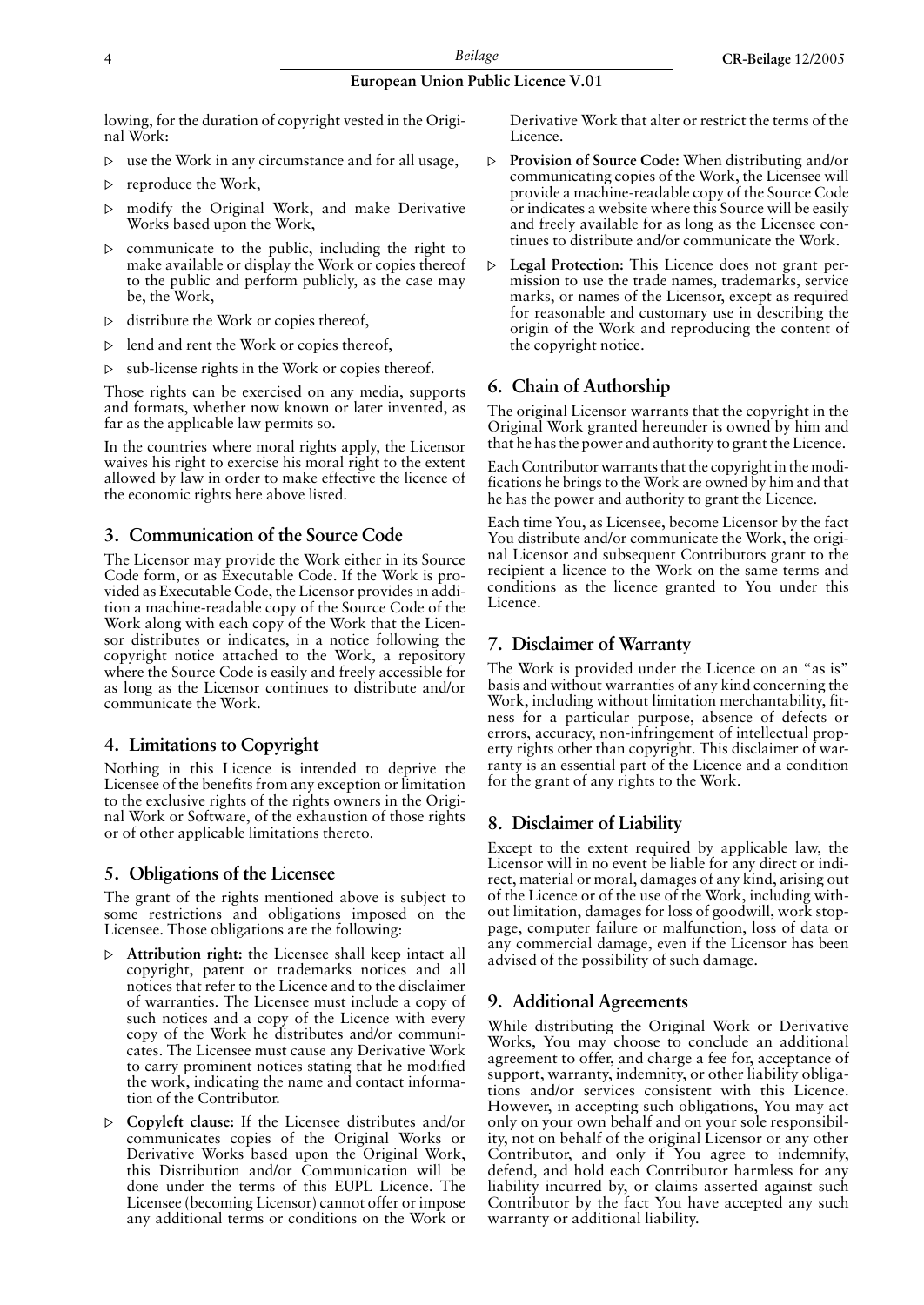#### **European Union Public Licence V.01**

#### **10. Acceptance of the Licence**

The provisions of this Licence can be accepted by clicking on an icon *"I agree"* placed under the bottom of a window displaying the text of this Licence or by affirming consent in any other similar way, in accordance with rules of applicable law. Clicking on that icon indicates your clear and irrevocable acceptance of this Licence and all of its terms and conditions. Similarly, the creation by You of a Derivative Work or the Distribution and/or Communication by You of the Work or copies thereof indicates your clear and irrevocable acceptance of this Licence and all of its terms and conditions.

#### **11. Information to the Public**

In case of any Distribution and/or Communication of the Work by You (for example, by offering to download the Work from a website) the distribution channel or media (for example, the website) must provide the following information to the public:

- $\triangleright$  your name, as new Licensor providing the Work,
- $\triangleright$  your geographic and electronic address,
- $\triangleright$  where the Licensor is registered in a trade or similar public register, the trade register in which the Licensor is entered and his registration number,
- $\triangleright$  the different technical steps to follow to conclude the Licence, prior to the Distribution and/or the Communication of the Work,
- $\triangleright$  where the Licence contract will be accessible,
- $\triangleright$  the languages which can be used for the conclusion of the Licence.

The Licence terms provided to the Licensee must be made available in a way that allows him to store and reproduce them.

#### **12. Termination of the Licence**

The Licence and the rights granted hereunder will terminate automatically upon any breach by the Licensee of the terms of the Licence. Such a termination will not terminate the licences of any person who has received the Work from the Licensee under the Licence, provided such persons remain in full compliance with the Licence.

#### **13. Miscellaneous**

Without prejudice of article 9 above, the Licence represents the complete agreement between the Parties as to the Work licensed hereunder. If any provision of the Licence is invalid or unenforceable under applicable law, this will not affect the validity or enforceability of the Licence as a whole. Such provision will be construed and/or reformed so as necessary to make it valid and enforceable.

#### **14. Jurisdiction**

Any litigation resulting from the interpretation of this license, arising between the European Commission, as a Licensor, and any Licensee, will be subject to the jurisdiction of the European Court of Justice, as laid down in article 238 of the Treaty establishing the European Community.

Any litigation arising between parties other than the European Commission, and resulting from the interpretation of this license, will be subject to the exclusive jurisdiction of the competent court:

- where the Licensor resides or conducts its primary business, if Licensor resides or conducts its primary business inside the European Union;
- $\triangleright$  where the Licensee resides or conducts its primary business if Licensor resides or conducts its primary business outside the European Union;
- $\triangleright$  where the Licensor resides or conducts its primary business, if both the Licensor and the Licensee reside or conduct their primary business outside the European Union.

#### **15. Applicable Law**

This License shall be governed by the law of the European Union country where the Licensor resides or has his registered office.

This License shall be governed by the Belgian Law if a litigation arises between the European Commission, as a Licensor, and any Licensee.

This License shall also be governed by the Belgian Law if the Licensor has no residence or registered office inside a European Union country.